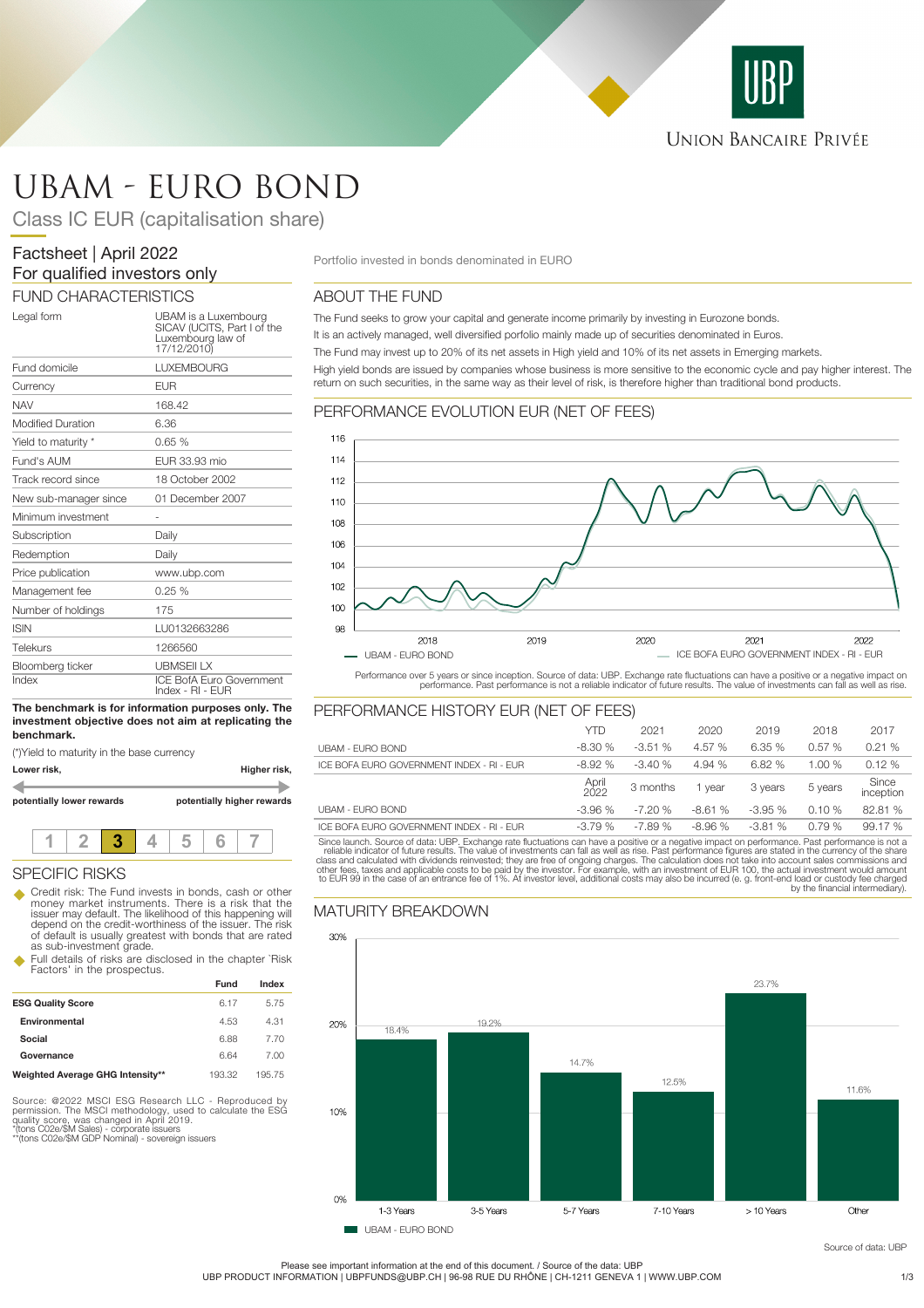### **UBAM - EURO BOND**

### RATING ALLOCATION



Source of data: UBP

### ADMINISTRATION

**Management Company**

UBP Asset Management (Europe) S.A., 287-289, route d'Arlon, L-1150 Luxembourg

#### **General distributor, Swiss representative and Swiss paying agent**

Union Bancaire Privée, UBP SA, 96-98 rue du Rhône, CH-1211 Geneva 1

**Administrative agent, registrar and transfer agent** CACEIS Bank Luxembourg Branch, 5, allée Scheffer,

L-2520 Luxembourg

### **Custodian bank**

BNP Paribas Securities Services Luxembourg Branch 60 avenue J.F. Kennedy, L-1855 Luxembourg

### **Auditor**

Deloitte Audit S.à.r.l, 20 Boulevard de Kockelscheuer, L-1821 Luxembourg

### **Legal form**

UBAM is a Luxembourg SICAV (UCITS, Part I of the Luxembourg law of 17/12/2010)

### MAIN HOLDINGS

| Asset                              | Coupon  | <b>Maturity</b> | <b>Fund weight</b>  |
|------------------------------------|---------|-----------------|---------------------|
| UBAM - CORPORATE EURO BOND -Z- CAP |         |                 | 9.9%                |
| <b>ITALY (REPUBLIC OF)</b>         | 0.3%    | 15.08.2023      | 2.5%                |
| <b>ITALY (REPUBLIC OF)</b>         | 5.0%    | 01.03.2025      | 1.6%                |
| FRANCE (REPUBLIC OF)               | 2.8%    | 25.10.2027      | 1.6%                |
| SPAIN (KINGDOM OF)                 | 6.0%    | 31.01.2029      | 1.5%                |
| <b>BPCE SFH</b>                    | $0.0\%$ | 21.01.2027      | 1.4%                |
| SANTANDER UK PLC                   | 0.1%    | 12.01.2027      | 1.4%                |
| <b>BANK OF NOVA SCOTIA</b>         | $0.0\%$ | 14.01.2027      | 1.4%                |
| COOPERATIEVE RABOBANK UA           |         | 21.06.2027      | 1.4%                |
| FRANCE (REPUBLIC OF)               | 2.3%    | 25.05.2024      | 1.3%                |
|                                    |         |                 | Source of data: UBP |

### PORTFOLIO COMPOSITION MONTHLY FVOLUTION

|                                | April   | March   | February | Januarv | <b>December</b>     |
|--------------------------------|---------|---------|----------|---------|---------------------|
| Weight of the top ten holdings | 23.94 % | 23.66 % | 22.06 %  | 24.11 % | 24.22 %             |
| Number of holdings             | 175     | 176     | 179      | 180     | 180                 |
|                                |         |         |          |         | Source of data: UBP |

#### REGISTRATION AND DOCUMENTATION

**Countries where Distribution is Authorised**<br>Depending on the country, certain share classes may or may not be registered for public distribution. The registered share<br>classes are recorded in a Key Investor Information Doc

| Registered Office | UBP Asset Management (Europe) S.A., 287-289, route d'Arlon, L-1150 Luxembourg                                                                                                                                                                                        |
|-------------------|----------------------------------------------------------------------------------------------------------------------------------------------------------------------------------------------------------------------------------------------------------------------|
| Representatives   |                                                                                                                                                                                                                                                                      |
| Belgium           | Caceis Belgium Fund Administration Service & Technology Network Belgium, Avenue du Port<br>86 C, b320, B-1000 Bruxelles                                                                                                                                              |
| France            | Caceis Bank, 1-3, Place Valhubert, F-75206 Paris Cedex 13                                                                                                                                                                                                            |
| Germany           | Sal. Oppenheim Jr. & Cie. KGaA, 4 Unter Sachsenhausen, D-50667 Köln                                                                                                                                                                                                  |
| Italy             | State Street Bank S.p.A., con sede legale in Via Ferrante Aporti, 10, 20125 Milano<br>Allfunds Bank S.A., via Santa Margherita 7, 20121 Milano<br>BNP Paribas Securities Services, Succursale di Milano, con sede in Milano, Piazza Lina Bo<br>Bardi 3, 20124 Milano |
| Portugal          | BEST - Banco Electronico de Serviço Total S.A., Praça Marquês de Pompal, no. 3 - 3° 1250<br>- 161 Lisboa                                                                                                                                                             |
| Singapore         | Union Bancaire Privée, UBP SA, Singapore branch, Level 38, One Raffles Quay, North Tower,<br>Singapore 048583                                                                                                                                                        |
| Spain             | Allfunds Banks S.a., 57 Nuria, E-28034 Madrid<br>UBP Gestion Institutional S.A., Avenida Diagonal 520 2°, 2a-B, E-08006 Barcelona                                                                                                                                    |
| Sweden            | Skandinaviska Enskilda Banken AB (PUBL) ("SEB"), 106 40 Stockholm                                                                                                                                                                                                    |
| Switzerland       | Union Bancaire Privée, UBP SA, 96-98 rue du Rhône, CH-1211 Genève 1                                                                                                                                                                                                  |
| United Kingdom    | Union Bancaire Privée, 26 St James's Square, London SW1Y 4JH                                                                                                                                                                                                         |
| OTHER COUNTRIES   | Countries where distribution is authorised: Finland, Gibraltar, Netherlands                                                                                                                                                                                          |

### **GLOSSARY**

#### **Benchmark**

Index used as basis for measuring the performance of an investment fund. Also called reference index or comparison index.

#### **Derivatives**

Derivatives are financial instruments whose prices depend on the price movements in a<br>reference variable, known as the underlying. Underlying assets may be shares, equity<br>indices, government bonds, currencies, interest rat they may be options. They are traded either on futures and options exchanges on standardised terms, or over-the-counter (OTC) on freely negotiated terms. Changes in the price of the underlying lead in certain situations to considerably higher price fluctuations in the derivative. Derivatives can be used to hedge against financial risks, to speculate on price changes (trading) or to take advantage of price differences between markets (arbitrage).

#### **Duration**

Duration is the average time to payout. This key figure is used to measure the influence of interest rate movements on the price of a bond or bond fund. Duration is defined in years (e. g. 3-year duration means that the value of a bond would increase by 3% if interest rates fall by 1% and vice versa).

#### **High-yield bond**

Bonds with high interest rates and high risk exposure. The issuers of such securities are often companies with a low credit rating.

#### **High-yield fund**

**gin yield fund funds** (i.e. bonds with low credit ratings).

**Investment grade** A rating provides information about the creditworthiness of a debtor. The higher the rating, the less likely the debtor is to default. A distinction is made between<br>high-quality (investment grade) and speculative bonds (high-yield or junk bonds). For<br>investment-grade bonds, Standard & Poor's issues ratings Moody's ratings range from Aaa to Baa.

#### **Credit default swap (CDS)**

A credit default swap (CDS) is a kind of insurance against the risk of credit default. Upon conclusion of a credit default swap agreement, the protection seller pledges himself to pay compensation to the protection buyer if a specified credit event occurs (eg default or late payment). In return, the protection seller receives a premium. The amount of the CDS premium depends primarily on the creditworthiness of the reference debtor, the definition of the credit event and the maturity of the contract.

**THIS IS A MARKETING DOCUMENT.** It reflects the opinion of Union Bancaire Privée, UBP SA or any entity of the UBP Group (hereinafter "UBP") as of the date of issue. It is not intended for<br>distribution, publication, or use such a document.

This document has been made on a best-effort basis, is furnished for information purposes only and does not constitute an offer or a recommendation to purchase or sell any security, unless<br>otherwise provided for in the pre in relation to his particular circumstances and to independently review, with professional advisors as necessary, the specific risks incurred, in particular at financial, regulatory and tax levels.<br>The information and anal accept any liability for any loss or damage resulting from its use. All information and opinions are subject to change without notice. **PAST PERFORMANCE IS NO GUARANTEE OF**

#### Please see important information at the end of this document. / Source of the data: UBP

UBP PRODUCT INFORMATION | UBPFUNDS@UBP.CH | 96-98 RUE DU RHÔNE | CH-1211 GENEVA 1 | WWW.UBP.COM 2/3